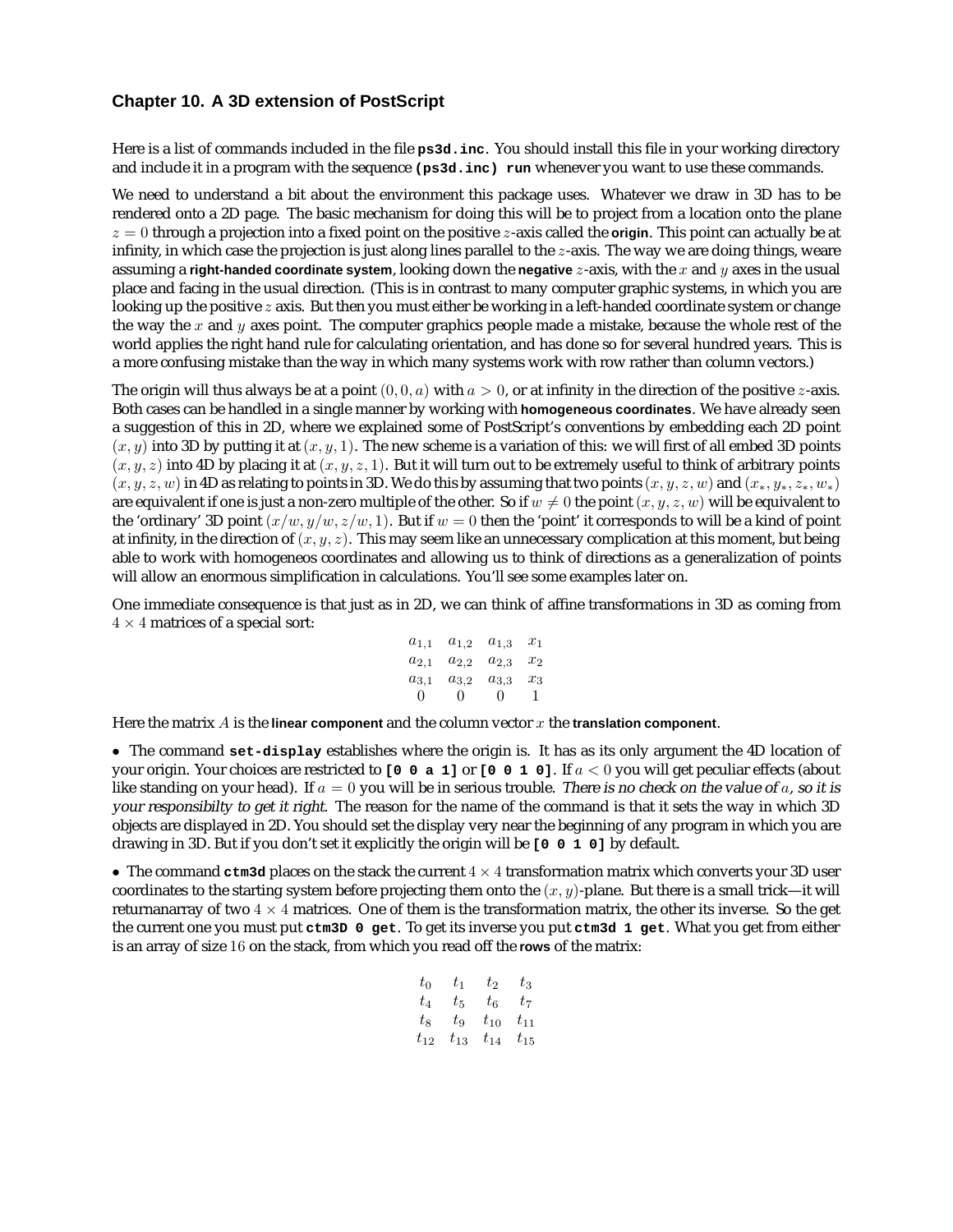Why 16 elements, when in 2D a PostScript matrix has only 6 rather than 9 elements? Because the transformations we want to apply include perspective projection onto planes, which is not a linear map, but can be obtained from linear transformations on homogeneous coordinates.

- **origin** returns the current origin, an array of 4 elements.
- **moveto3d** has three arguments, and starts a 3D path.
- **lineto3d** is similar.

• **curveto3d** has nine arguments, or three 3D points. You use these in combination with the ordinary commands **newpath**, **stroke** etc. to draw.

Here, for example, is a complete program which draws a rotating square:

**%!**

```
72 dup scale
0.01 setlinewidth
1 setlinecap
1 setlinejoin
(ps3d.inc) run
[0 0 5 1] set-display
% makes a unit square
/mksquare {
0 0 0 moveto3d
1 0 0 lineto3d
1 1 0 lineto3d
0 1 0 lineto3d
closepath
} def
0 -2 0 translate3d
6 {
 newpath
 mksquare
 stroke
 [0 1 0] 36 rotate3d
} repeat
```


I have placed a grid in front of it so you can measure things. You can see already that drawing in 3D is more complicated than it is in 2D simply because there is more room (an extra dimension!) in which to draw.

• We can change 3D coordinates with simple commands **translate3d** and **scale3d**. We can also rotate coordinates with a command **rotate3d**. It has two arguments, an array of three elements giving the axis of rotation and its orientation, and an angle. To go with these we have commands **gsave3d** and **grestore3d** which save and restore 3D coordinate systems. These commands have nothing to do with the 2D versions. You should realize that in processing the drawing commands in 3D there are three stages, which are essentially independent of each other: (1) application of the 3D transform matrix; (2) flattening points in 3D to ones in the  $(x, y)$ -plane; (3) drawing points in this plane on your screen. Each step is essentially independent of the other. For example **scale3d** will have no effect on line widths. In animations, you must still invoke **gsave/grestore** on each page, but what you do about **gsave3d/grestore3d** depends on what effect you want to create.